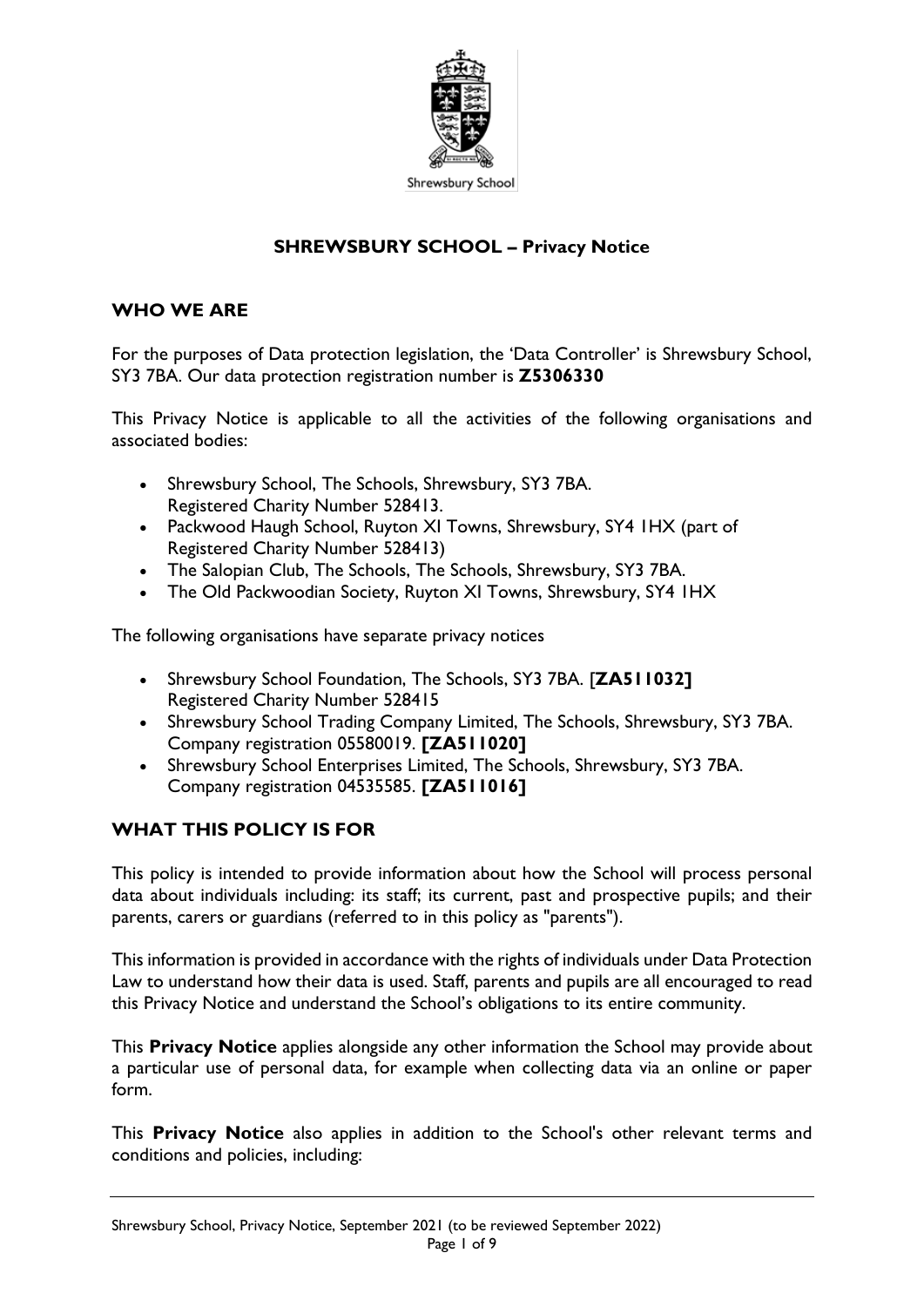- any contract between the school and its staff or the parents of pupils;
- the School's data policies, including policies on taking, storing and using images of children;
- the School's policy on CCTV (Data Retention policy);
- the School's Data Security policy;
- the School's Child Protection and Safeguarding and health and safety policies, including how concerns or incidents are recorded; and
- the School's IT policies, including its pupil and non-pupil Acceptable Use policies, Cyber Bullying policy, Social Media Policy and Bring Your Own Device policy.

Anyone who works for, or acts on behalf of, the School (including staff, volunteers, governors and service providers) should be aware of and comply with this Privacy Notice, which also provides further information about how personal data about those individuals will be used.

## **RESPONSIBILITY FOR DATA PROTECTION**

• The School and associated bodies have appointed the Bursar as **Privacy and Compliance Officer** who will deal with all your requests and enquiries concerning the school's uses of your personal data (see section on *Your Rights* below) and endeavour to ensure that all personal data is processed in compliance with this policy and data protection law.

The Bursar Shrewsbury School The Schools SY3 7BA

01743 280820 [bursar@shrewsbury.org.uk](mailto:bursar@shrewsbury.org.uk)

Initial enquires related to Packwood Haugh data should be addressed to Natalie Shaw, Bursar, Packwood Haugh School ns@packwood-haugh.co.uk

### **WHY THE SCHOOL NEEDS TO PROCESS PERSONAL DATA**

To carry out its ordinary duties to staff, pupils and parents, the School may process a wide range of personal data about individuals (including current, past and prospective staff, pupils or parents) as part of its daily operation.

Some of this activity the School will need to carry out in order to fulfil its legal rights, duties or obligations – including those under a contract with its staff, or parents of its pupils.

Other uses of personal data will be made in accordance with the School's legitimate interests, or the legitimate interests of another, if these are not outweighed by the impact on individuals and provided it does not involve special or sensitive types of data.

The School expects that the following uses may fall within that category of its (or its community's) "**legitimate interests**":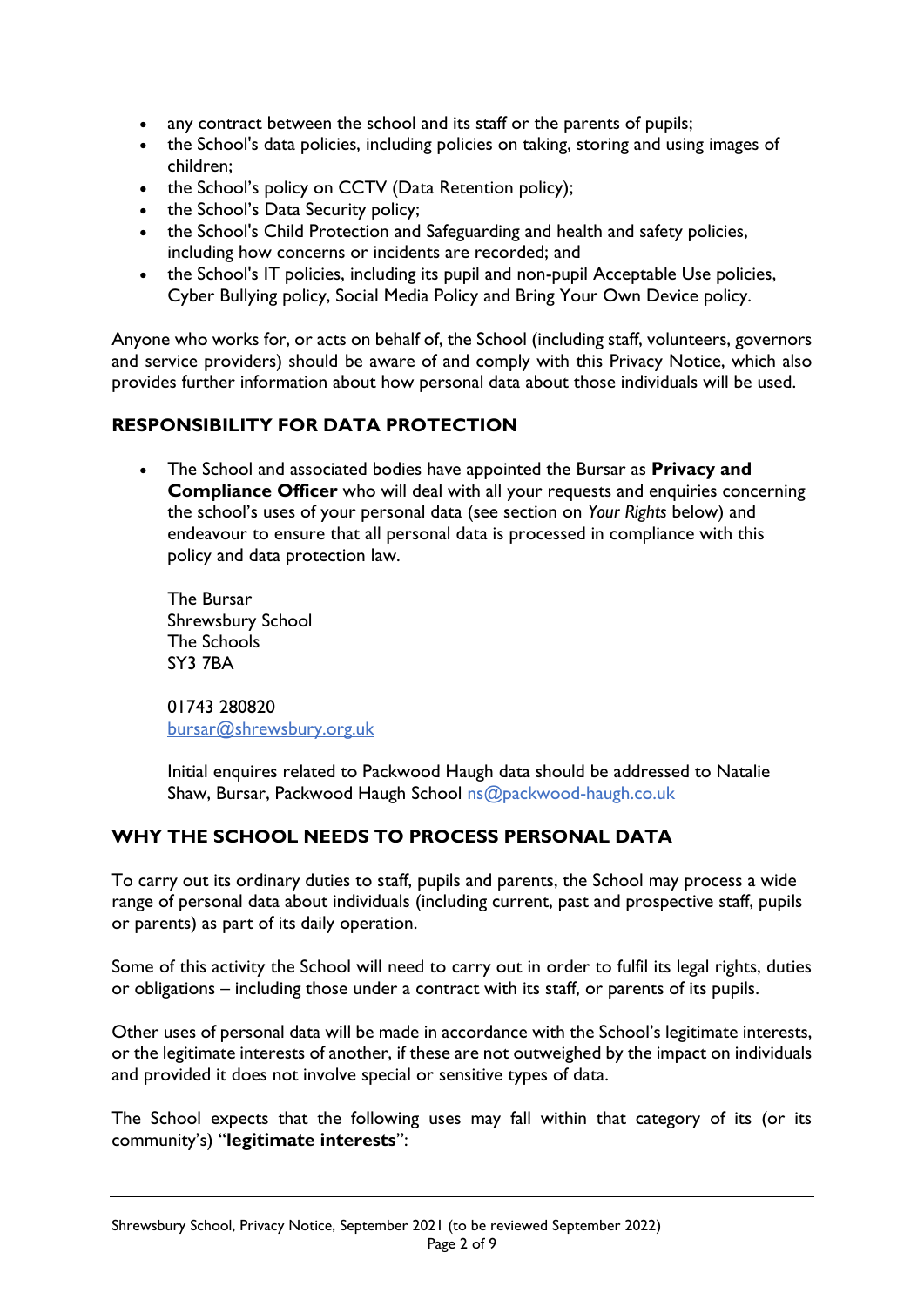- For the purposes of pupil selection (and to confirm the identity of prospective pupils and their parents);
- To provide education services, including musical education, physical training (including swimming lessons) or spiritual development, career services, and extra-curricular activities to pupils, and monitoring pupils' progress and educational needs;
- Provision of commercial services such as hosting holiday camps, provision of swimming lessons, the promotion of performing arts events, and the organisation of sporting competitions on the school site;
- Maintaining relationships with alumni and the school community, including direct marketing or, except in the case of the Salopian Club, fundraising activity;
- For the purposes of donor due diligence, and to confirm the identity of prospective donors and their background and relevant interests;
- Collect information from publicly available sources about parents' and former pupils' occupation and activities in order to:
	- o ensure our communications are relevant to you and your interests
	- $\circ$  to facilitate inclusion in all activities and events that our research helps us understand you may be interested in and
	- o to maximise the School's philanthropic goals;
- For the purposes of management planning and forecasting, research and statistical analysis, including that imposed or provided for by law (such as diversity or gender pay gap analysis and taxation records);
- To enable relevant authorities to monitor the School's performance and to intervene or assist with incidents as appropriate;
- To give and receive information and references about past, current and prospective pupils, including relating to outstanding fees or payment history, to/from any educational institution that the pupil attended or where it is proposed they attend; and to provide references to potential employers of past pupils;
- To enable pupils to take part in national or other assessments, and to publish the results of public examinations or other achievements of pupils of the School;
- To safeguard pupils' welfare and provide appropriate pastoral care;
- To monitor (as appropriate) use of the School's IT and communications systems in accordance with the School's IT Acceptable Use Policy;
- To make use of photographic images of pupils in school publications, on the school website and (where appropriate) on the School's social media channels in accordance with the School's policy on taking, storing and using images of children;
- For security purposes, including CCTV in accordance with the School's CCTV policy;
- Organise transport to/from school at start and end of terms, Exeats and coach weekends; and
- Where otherwise reasonably necessary for the School's purposes, including to obtain appropriate professional advice and insurance for the School;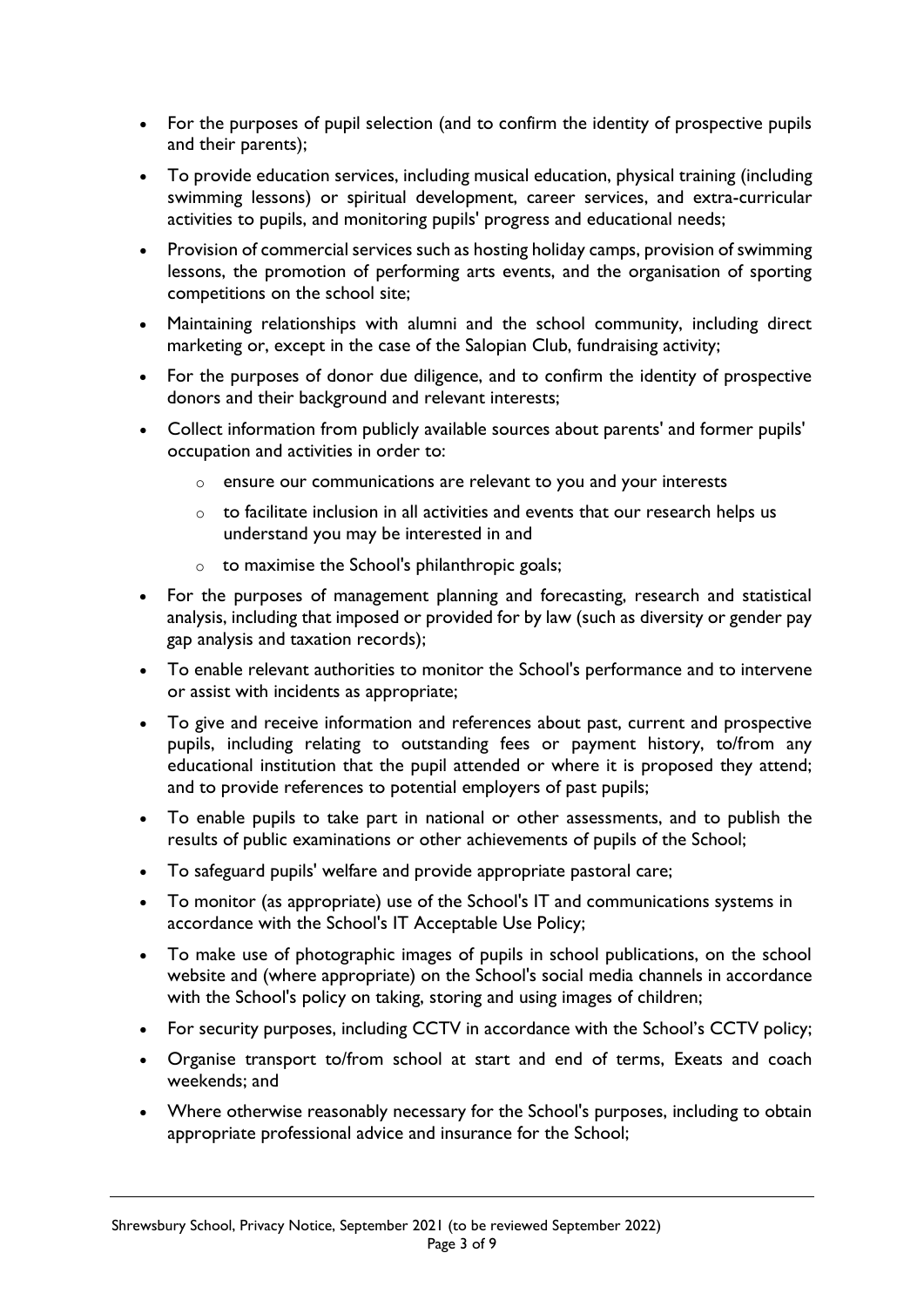• Where appropriate, names and contact details of visitors to the school site, including pupils visiting from other schools for competitions or feeder school events.

In addition, the School may need to process **special category personal data** (concerning health, ethnicity, religion, biometrics or sexual life) or criminal records information (such as when carrying out DBS checks) in accordance with rights or duties imposed on it by law, including as regards safeguarding and employment, or from time to time by explicit consent where required. These reasons may include:

- To safeguard pupils' welfare and provide appropriate pastoral (and where necessary, medical) care, and to take appropriate action in the event of an emergency, incident or accident, including by disclosing details of an individual's medical condition where it is in the individual's interests to do so: for example, for medical advice, social services, insurance purposes or to organisers of school trips;
- To provide educational services in the context of any special educational needs of a pupil;
- To provide spiritual education in the context of any religious beliefs;
- In connection with employment of its staff, for example DBS checks, welfare or pension plans;
- To run any of its systems that operate on biometric data, such as for security and other forms of pupil or staff identification; or
- For legal and regulatory purposes (for example child protection, diversity monitoring and health and safety) and to comply with its legal obligations and duties of care;
- DBS information for trustees or volunteers.

## **TYPES OF PERSONAL DATA PROCESSED BY THE SCHOOL**

This will include by way of example:

- names, addresses, telephone numbers, e-mail addresses and other contact details;
- car details (about those who use our car parking facilities);
- bank details and other financial information, eg about parents who pay fees to the School and about staff for payroll purposes;
- past, present and prospective pupils' academic, disciplinary, admissions and attendance records (including information about any special needs), and examination scripts and marks;
- where appropriate, information about individuals' health, and contact details for their next of kin;
- references given or received by the school about pupils, and information provided by previous educational establishments and/or other professionals or organisations working with pupils; and
- images of pupils (and occasionally other individuals) engaging in school activities, and images captured by the School's CCTV system (in accordance with the school's policy on taking, storing and using images of children & the CCTV policy).

# **HOW THE SCHOOL COLLECTS DATA**

The School receives personal data from the individual directly (including, in the case of pupils, from their parents). This will be via a series of forms, in the ordinary course of interaction and communications such as letters, emails or written assessments.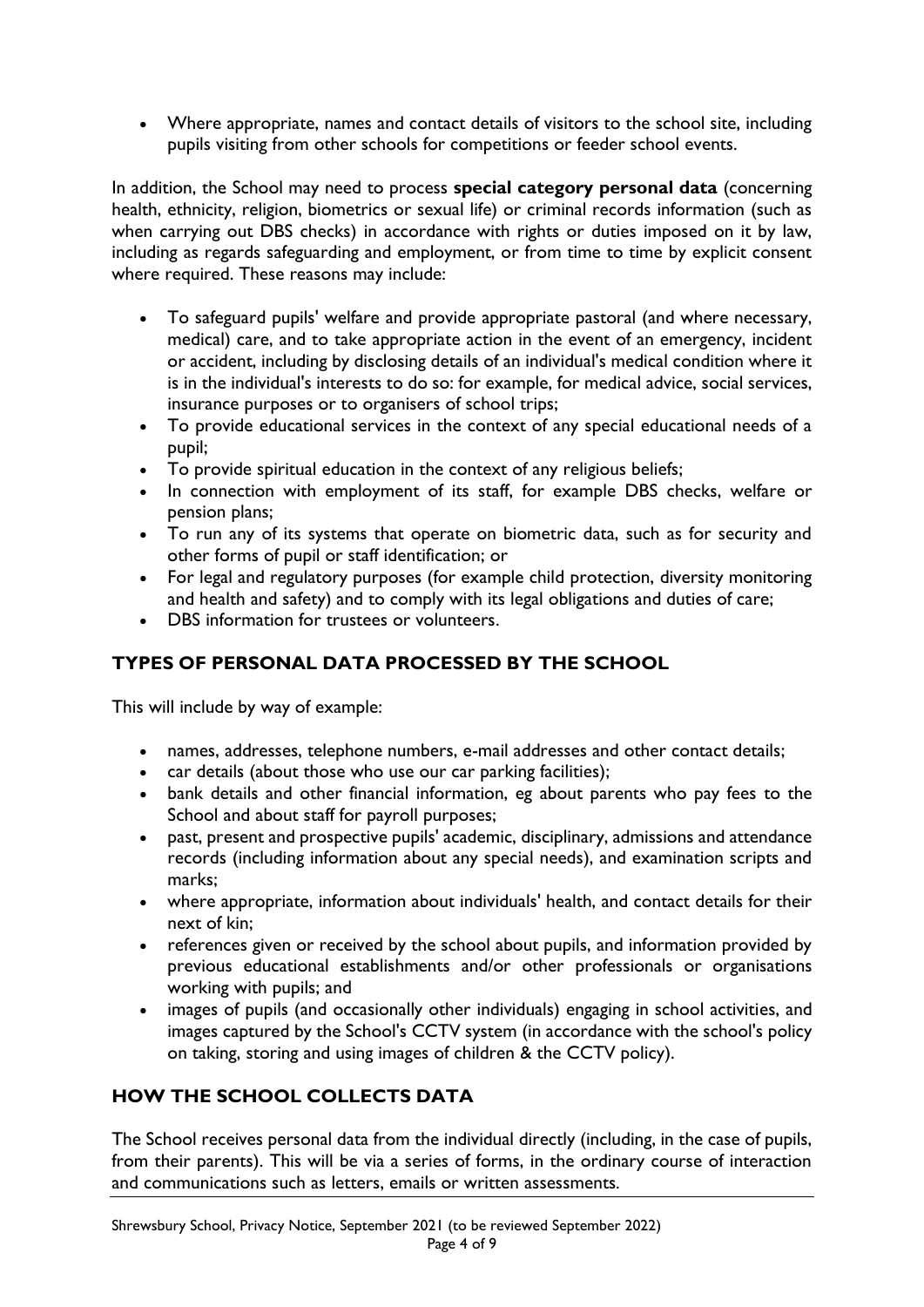Personal data may also be supplied by third parties (for example another school, or other professionals or authorities working with that individual), collected from publicly available resources or from previous schools/employers in the case of staff.

### **WHO HAS ACCESS TO PERSONAL DATA AND WHO THE SCHOOL SHARES IT WITH**

Occasionally, the School will need to share personal information relating to its community with third parties, such as professional advisers (lawyers and accountants) or relevant authorities (HMRC, police or the local authority). The School may also share limited pupil details, such as name, email address, year group etc with selected third parties for the purposes of providing access to academic resources, extra-curricular activities eg MOD (CCF) and Duke of Edinburgh, external tutors and coaches and limited contact information with transport companies or taxi firms where arranging transport on a parent or pupils' behalf.

Details of food allergies or other relevant information may be shared with third party caterers and other schools where necessary to ensure safe delivery of catering or other services.

For the most part, personal data collected by the School will remain within the School and will be processed by appropriate individuals only in accordance with access protocols (ie on a 'need to know' basis). Particularly strict rules of access apply in the context of:

- medical records held and accessed only by the school doctor and appropriate medical staff under his/her supervision, or otherwise in accordance with express consent; and
- pastoral or safeguarding files.

Medical information may also be supplied to the School doctor's NHS practice via the NHS secure link.

A certain amount of any SEN pupil's relevant information will also need to be provided to staff more widely in the context of providing the necessary care and education that the pupil requires.

Staff, pupils and parents are reminded that the School is under duties imposed by law and statutory guidance (including **[Keeping Children Safe in Education](https://www.gov.uk/government/publications/keeping-children-safe-in-education--2)**) to record or report incidents and concerns that arise or are reported to it, in some cases regardless of whether they are proven, if they meet a certain threshold of seriousness in their nature or regularity. This may include file notes on personnel or safeguarding files, and in some cases referrals to relevant authorities such as the LADO or police. For further information about this, please view the School's Safeguarding Policy.

Finally, in accordance with data protection law, some of the School's processing activity is carried out on its behalf by third parties, such as IT systems, web developers or cloud storage providers. This is always subject to contractual assurances that personal data will be kept securely and only in accordance with the School's specific directions.

### **HOW LONG WE KEEP PERSONAL DATA**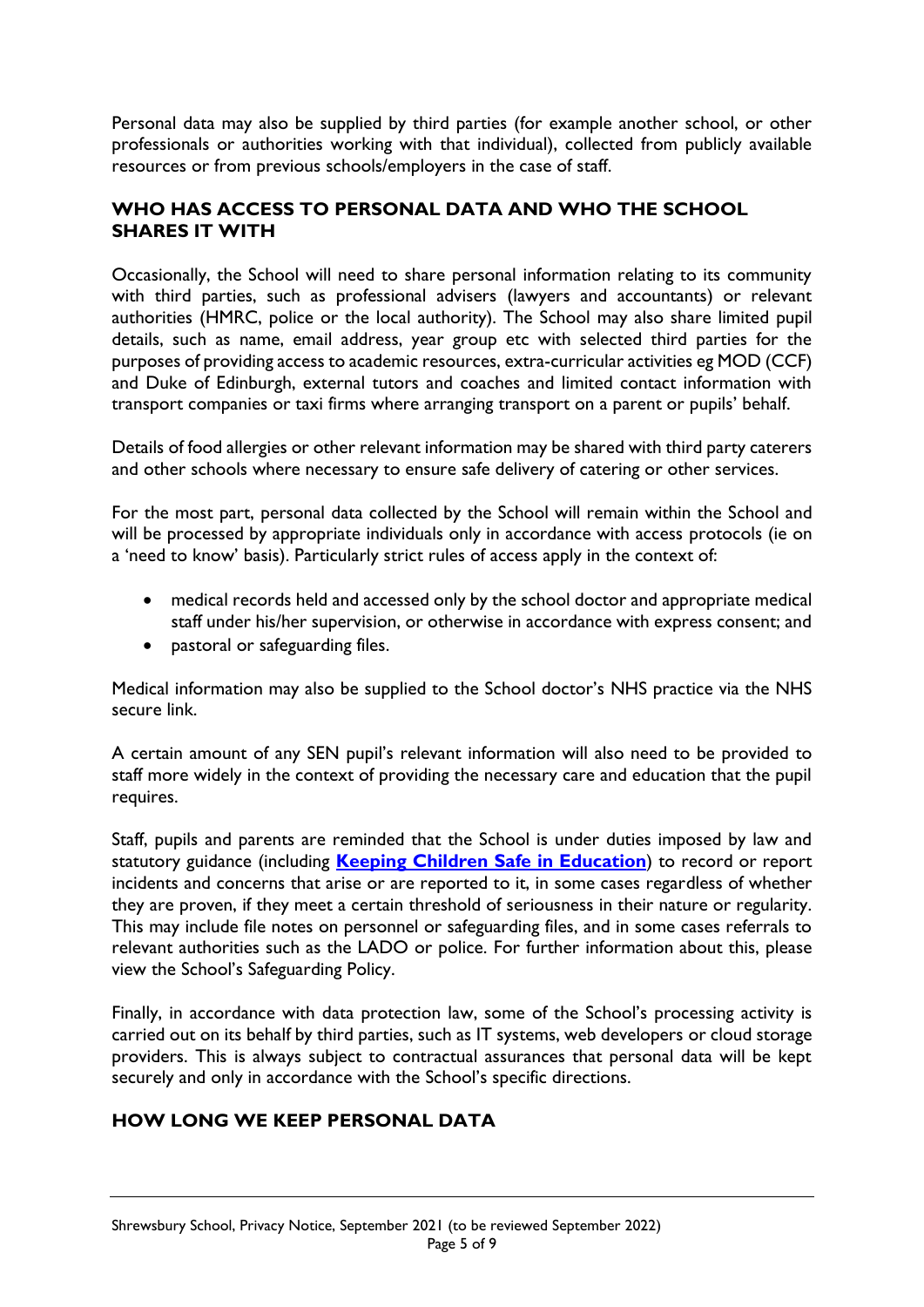The School will retain personal data securely and only in line with how long it is necessary to keep for a legitimate and lawful reason. Typically, the legal recommendation for how long to keep ordinary pupil files is up to 7 years following departure from the School (or until age 25, whichever is the later, in the case of pupils). However, incident reports and safeguarding files will need to be kept much longer, in accordance with specific legal requirements. The Independent Enquiry into Child Sexual Abuse (IICSA) gives guidance on this matter and any data relating to actual or suspected child sexual abuse must be retained indefinitely. If you have any specific queries about how this policy is applied, or wish to request that personal data that you no longer believe to be relevant is considered for erasure, please contact The Bursar, **[bursar@shrewsbury.org.uk](mailto:bursar@shrewsbury.org.uk)** . However, please bear in mind that the School may have lawful and necessary reasons to hold on to some data.

The School's policy on Data Retention is contained within Appendix C of the Data Policies document.

# **KEEPING IN TOUCH AND SUPPORTING THE SCHOOL**

The School and organisations listed above will use the contact details of parents, alumni and other members of the school community to keep them updated about the activities of the School, or alumni and parent events of interest, including by sending updates and newsletters, by email and by post. Unless the relevant individual objects, the School may also:

- Share personal data about parents and/or alumni, as appropriate, with organisations set up to help establish and maintain relationships with the school community, such as the Shrewsbury School Foundation, The Salopian Club, Shrewsbury School Parents' Association (SSPA);
- Contact parents and/or alumni (including via the Foundation, Salopian Club, SSPA) by post and email to promote and raise funds for the School;
- Collect information from publicly available sources about parents' and former pupils' occupation and activities, in order to maximise the School's fundraising potential;

Should you wish to limit or object to any such use, or would like further information about them, please contact the Bursar in writing. You always have the right to withdraw consent, where given, or otherwise opt out of direct marketing or fundraising. However, the School may need nonetheless to retain some of your details (not least to ensure that no more communications are sent to that particular address, email or telephone number).

### **YOUR RIGHTS**

Individuals have various rights under data protection law to access and understand personal data about them held by the School, and in some cases ask for it to be erased or amended or for the School to stop processing it, but subject to certain exemptions and limitations.

Any individual wishing to access or amend their personal data, or wishing it to be transferred to another person or organisation, or who has some other objection to how their personal data is used, should put their request in writing to the Bursar.

The School will endeavour to respond to any such written requests as soon as is reasonably practicable and in any event within statutory time-limits, which is one month in the case of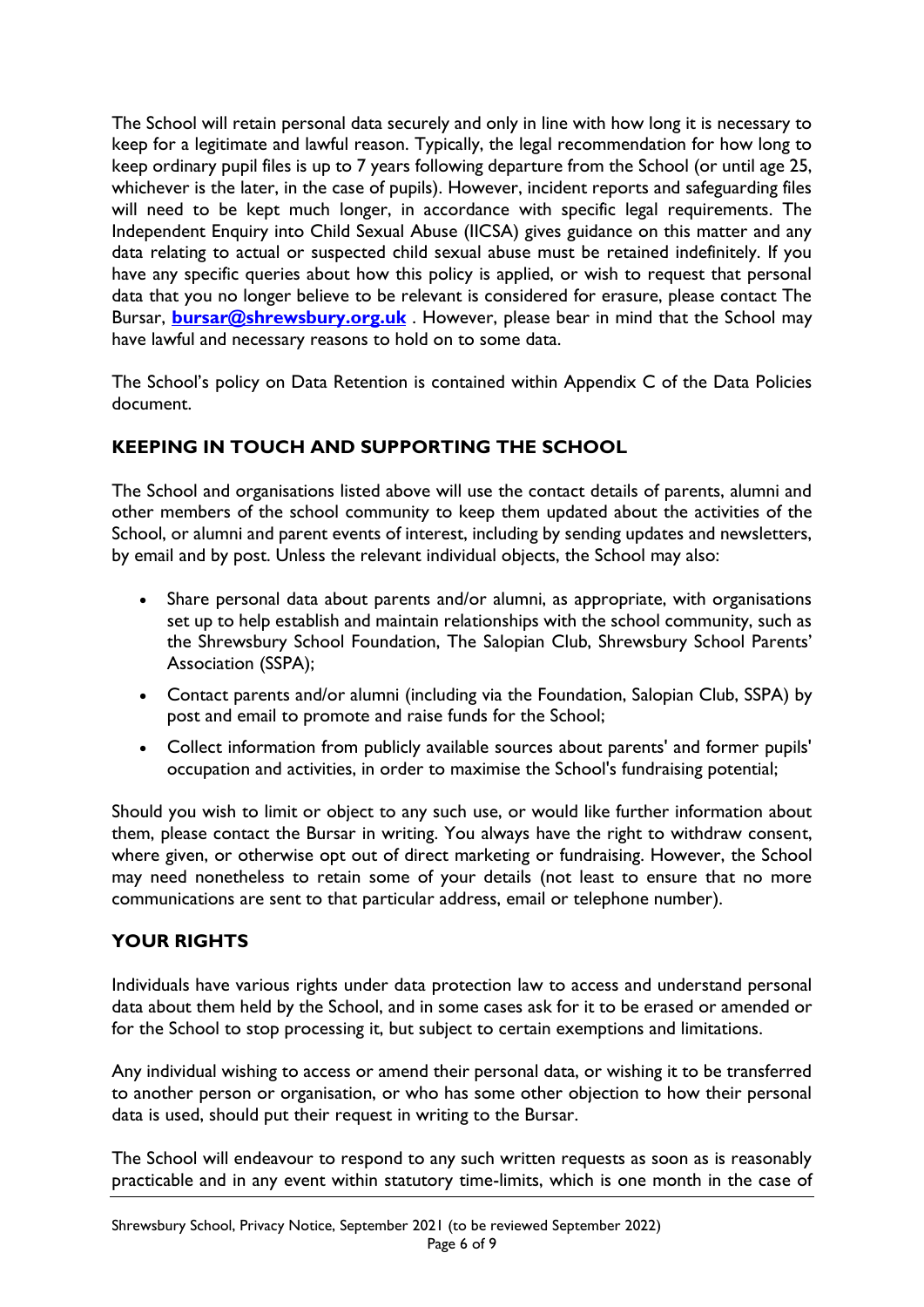requests for access to information. The School will be better able to respond quickly to smaller, targeted requests for information. If the request is manifestly excessive or similar to previous requests, the School may ask you to reconsider or charge a proportionate fee, but only where data protection law allows it.

You should be aware that certain data is exempt from the right of access. This may include information which identifies other individuals, or information which is subject to legal professional privilege. The School is also not required to disclose any pupil examination scripts (though examiners' comments may fall to be disclosed), nor any confidential reference given by the School for the purposes of the education, training or employment of any individual.

### **PUPIL REQUESTS**

Pupils can make subject access requests for their own personal data, provided that, in the reasonable opinion of the School, they have sufficient maturity to understand the request they are making (see section *Whose Rights* below). Indeed, while a person with parental responsibility will generally be entitled to make a subject access request on behalf of younger pupils, the information in question is always considered to be the child's at law.

A pupil of any age may ask a parent or other representative to make a subject access request on his/her behalf. Moreover (if of sufficient age) their consent or authority may need to be sought by the parent making such a request. Pupils *aged 13 and above* are generally assumed to have this level of maturity, although this will depend on both the child and the personal data requested, including any relevant circumstances at home.

All information requests from, or on behalf of, pupils – whether made under subject access or simply as an incidental request – will therefore be considered on a case by case basis.

### **CONSENT**

Where the School is relying on consent as a means to process personal data, any person may withdraw this consent at any time (subject to similar age considerations as above). Please be aware however that the School may have another lawful reason to process the personal data in question even without your consent.

That reason will usually have been asserted under this Privacy Notice or may otherwise exist under some form of contract or agreement with the individual (eg an employment or parent contract, or because a purchase of goods, services or membership of an organisation such as an alumni or parents' association has been requested).

### **WHOSE RIGHTS**

The rights under data protection law belong to the individual to whom the data relates. However, the School will often rely on parental consent to process personal data relating to pupils (if consent is required) unless, given the nature of the processing in question, and the pupil's age and understanding, it is more appropriate to rely on the pupil's consent.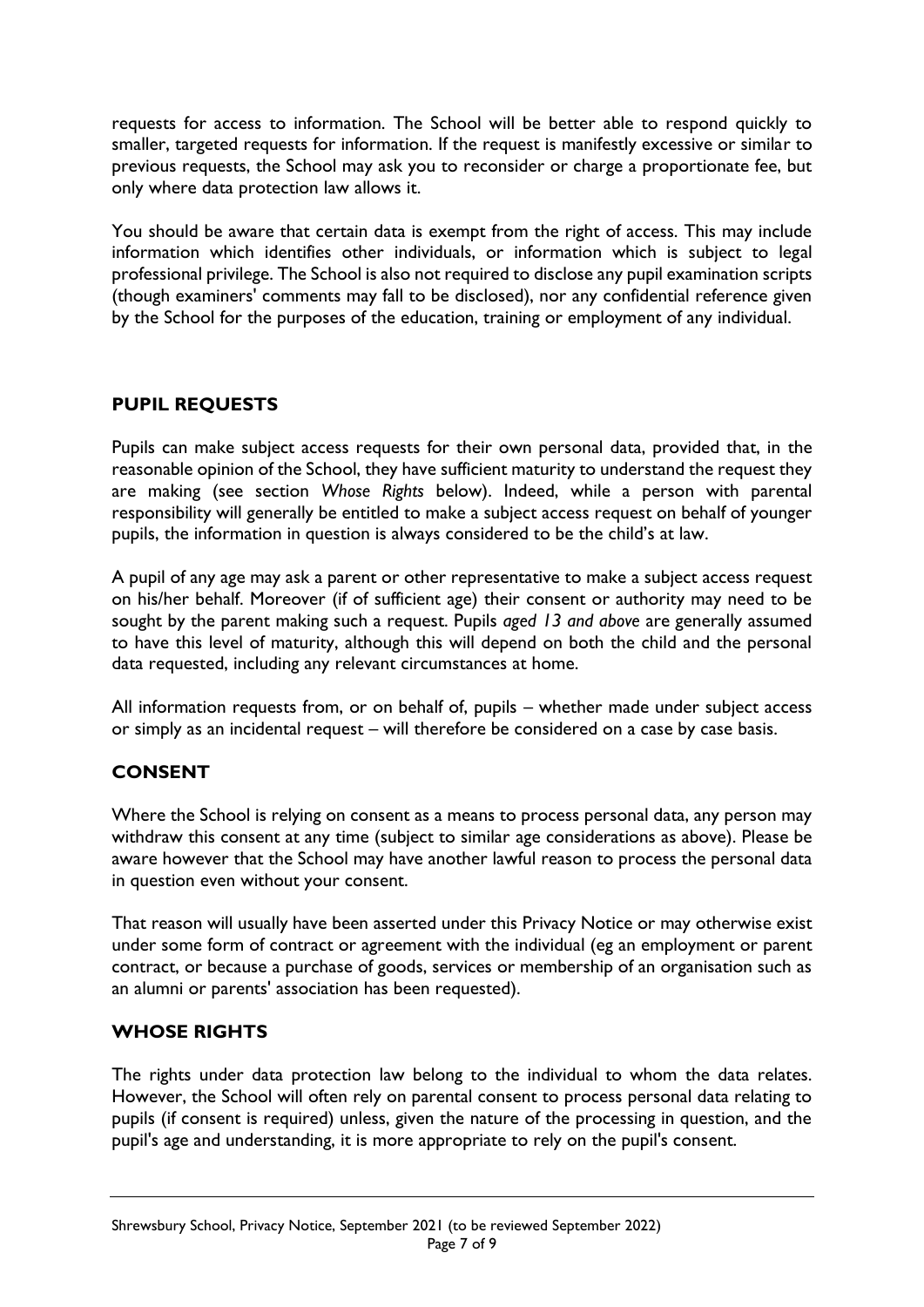Parents should be aware that in such situations they may not be consulted, depending on the interests of the child, the parents' rights at law or under their contract, and all the circumstances.

In general, the School will assume that pupils' consent is not required for ordinary disclosure of their personal data to their parents, eg for the purposes of keeping parents informed about the pupil's activities, progress and behaviour, and in the interests of the pupil's welfare, unless, in the School's opinion, there is a good reason to do otherwise.

However, where a pupil seeks to raise concerns confidentially with a member of staff and expressly withholds their agreement to their personal data being disclosed to their parents, the School may be under an obligation to maintain confidentiality unless, in the School's opinion, there is a good reason to do otherwise; for example where the School believes disclosure will be in the best interests of the pupil or other pupils, or if required by law.

Pupils are required to respect the personal data and privacy of others, and to comply with the School's Pupil Acceptable Usage Policy and the school rules. Staff are under professional duties to do the same covered under the relevant Non-pupil Acceptable Usage and staff policies.

### **DATA ACCURACY AND SECURITY**

The School will endeavour to ensure that all personal data held in relation to an individual is as up to date and accurate as possible. Individuals must please notify the Bursar of any significant changes to important information, such as contact details, held about them.

An individual has the right to request that any out-of-date, irrelevant or inaccurate or information about them is erased or corrected (subject to certain exemptions and limitations under data protection law): please see above for details of why the School may need to process your data, of who you may contact if you disagree.

The School will take appropriate technical and organisational steps to ensure the security of personal data about individuals, including policies around use of technology and devices, and access to school systems. All staff and governors will be made aware of this policy and their duties under data protection law and receive relevant training.

### **THIS POLICY**

The School will update this Privacy Notice from time to time. Any substantial changes that affect your rights will be provided to you directly as far as is reasonably practicable.

### **QUERIES AND COMPLAINTS**

Any comments or queries on this policy should be directed to the Bursar using the following contact details.

The Bursar Shrewsbury School The Schools SY3 7BA